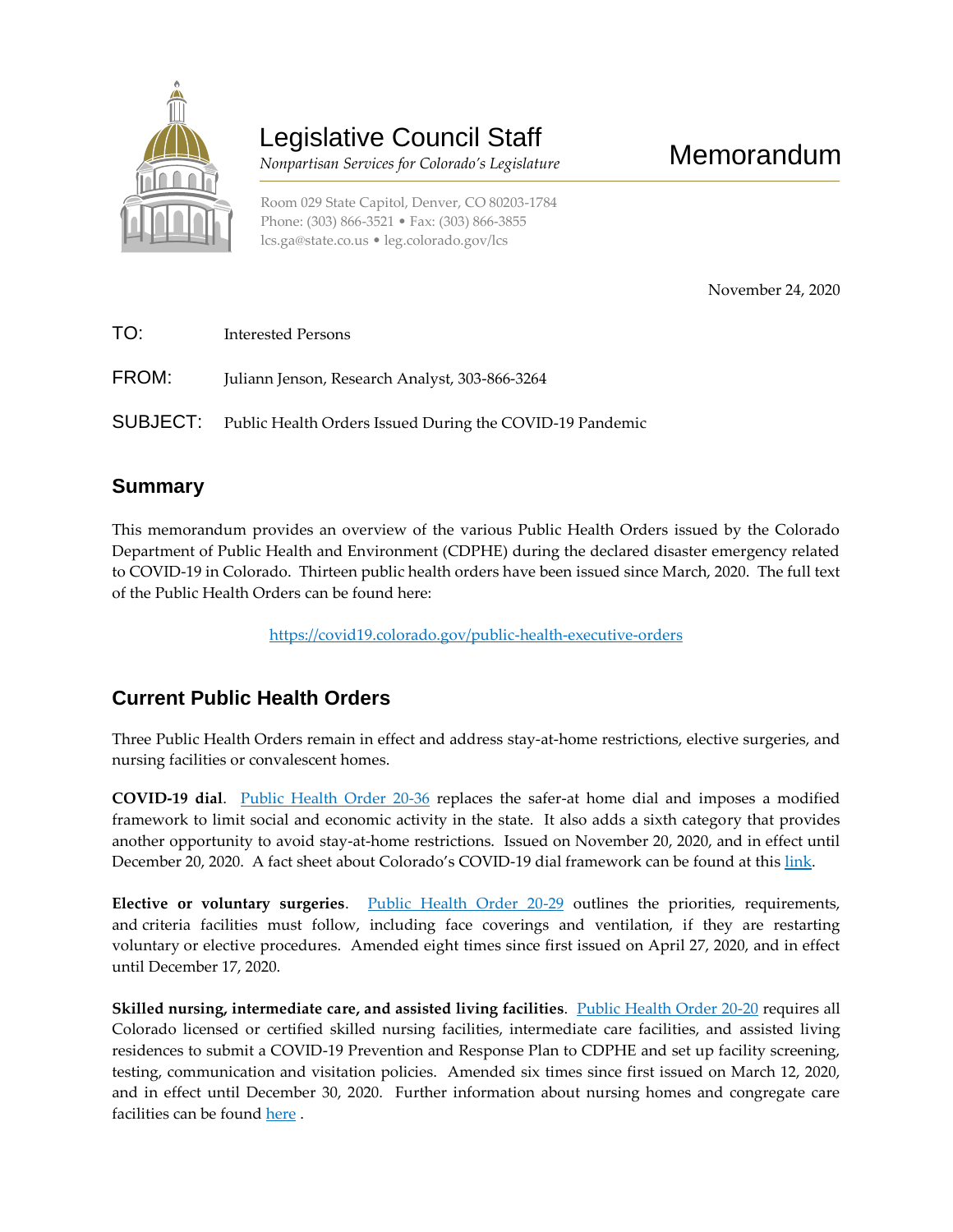#### **Expired Public Health Orders**

Ten Public Health Orders are no longer in effect or have been superseded by different frameworks.

**Business closures.** [Public Health Order 20-22](https://drive.google.com/file/d/1aMOxiYDg1lI2U0EbkpyK8bBQT0sWJJhT/view) closed bars, dine-in restaurants, theaters, gyms, nonessential personal services, and casinos in Colorado. The order also established parameters around to-go services and deliveries. Expired April 30, 2020.

**Face coverings.** [Public Health Order 20-26](https://drive.google.com/file/d/158WyIKncubdNm3hoA2jahqXghas17-iQ/view) and [Public Health Order 20-31](https://drive.google.com/file/d/16RjNyuqU-YG_Zb_kx_sx7A3Q4JQT2qdf/view) required workers in critical businesses, government, and public transportation to wear facemasks and gloves. Expired June 14, 2020 and August 15, 2020, respectively.

**Hospital data**. [Public Health Order 20-27](https://drive.google.com/file/d/1zLjBH6f3TOfnDmunwaLrQ3xrXCPJgXv7/view) and [Public Health Order 20-30](https://drive.google.com/file/d/11IFCxlrzJDYFGmo5wH_TckKXSk9f3hv1/view) required hospitals to report data about confirmed and suspected cases of COVID-19. Expired May 31, 2020, and August 31, 2020, respectively.

Protect our neighbors. **[Public Health Order 20-32](https://drive.google.com/file/d/1LvsqzhIJddVFfvj2Ug8yNuvo4RsnVWpO/view)** provided guidelines for Colorado's third pandemic response phase, which allowed for a broader opening of businesses and activities in counties that met state standards in responding to and controlling the virus. Expired November 5, 2020.

**Safer-at home dial.** [Public Health Order 20-35](https://drive.google.com/file/d/1DDyfYZ5X0iTyOh18UPwd1otyPjCssEgS/view) superseded the state's safer-at-home policies and detailed five status categories in the dial framework that controlled the level of re-opening permitted by a county. Expired November 6, 2020.

**Safer-at-home and safer-at-home in the vast, great outdoors.** [Public Health Order 20-28](https://drive.google.com/file/d/1VtBkCA8EeNkoDrnPs6gzrUTjffiQe7N4/view) transitioned the state from stay-at-home to safer-at home. It outlined social distancing requirements, limited group gatherings, forced isolation for the sick, and continued with business closures. The order was amended numerous times and progressed to safer-at-home in the vast, great outdoors. The amendments incorporated previous safer-at-home limitations on social distancing while adopting face-covering requirements and limitations on alcohol sales, among other things. Expired September 21, 2020.

**Social distancing.** [Public Health Order 20-23](https://drive.google.com/file/d/1mlrSbTXc_EDHKTdbWvo8cKJBrZ902iW9/view) prohibited gatherings of more than ten persons, but exempted several essential services, such as health care facilities, airports, grocery stores, and pharmacies. Expired April 19, 2020.

**Stay-at-home requirements.** [Public Health Order 20-24](https://drive.google.com/file/d/1zYSF3mAD7IMFK3_Zh9Q7tQYV_KFOIknJ/view) directed all Coloradans to stay at home, with limited exceptions such as obtaining food and other household necessities, going to and from work at critical businesses, seeking medical care, caring for dependents or pets, or caring for a vulnerable person in another location. The order also directed all non-critical businesses to temporarily close, except as necessary to engage in minimum basic operations. Expired April 11, 2020.

Attachment A numerically lists the Public Health Orders and includes the date of issuance and subsequent amendments.